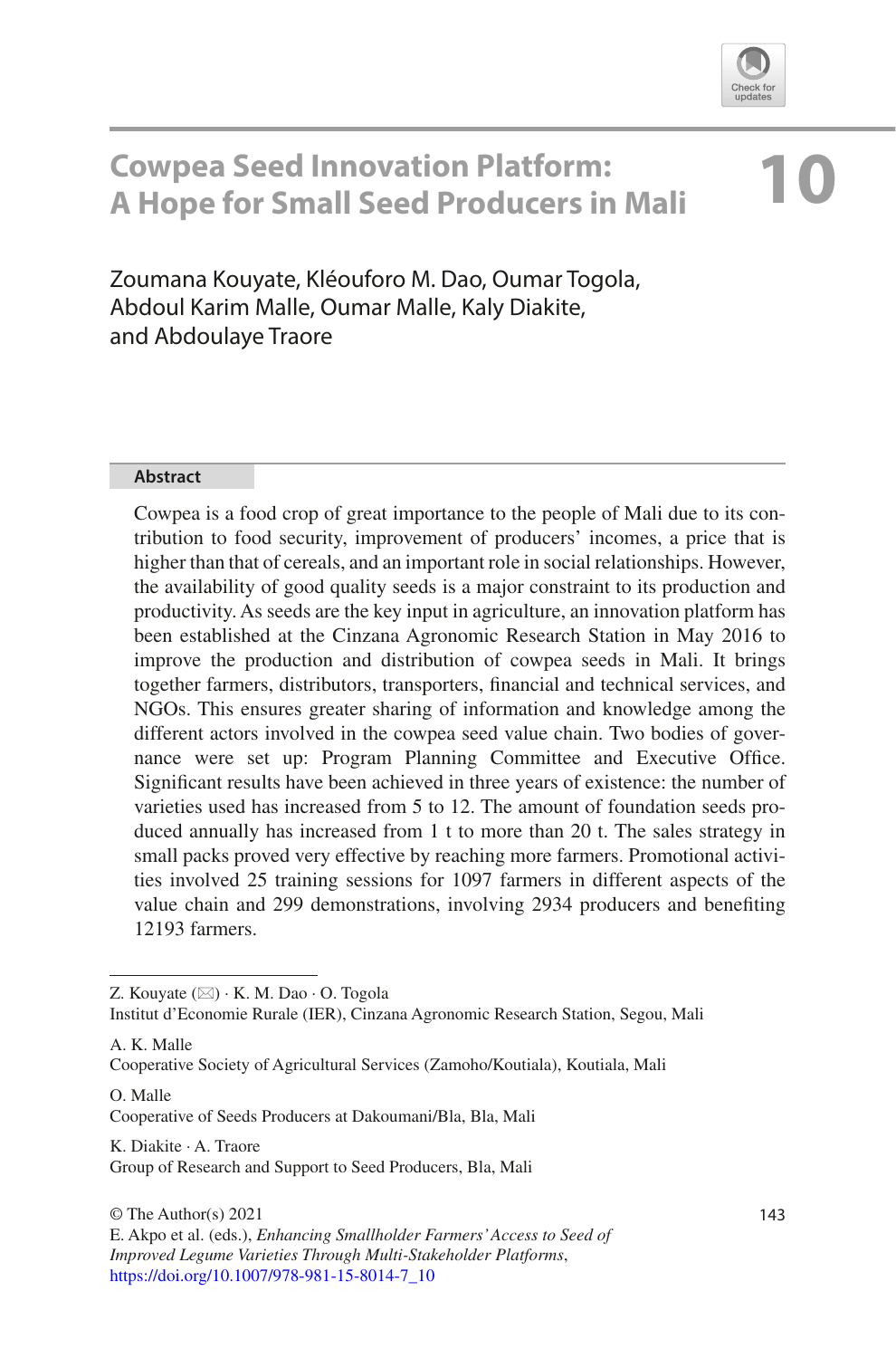#### **Keywords**

Mali · Innovation platform · Cowpea seeds · Cowpea value chain

## **10.1 Introduction**

Cowpea is emerging more and more as a food and cash crop by its contribution to food security and increase in the incomes of the population. In Mali, the annual production of cowpea has risen to 180,080 t from an area of 426,870 ha (CPS/SDR [2017,](#page-13-0) Seventh Bulletin of Tropical Legumes III (TL III) publication [2017](#page-13-1).)

However, this crop remains confronted by many constraints: low access to good quality seeds, problems with quality assurance/quality control (purity maintenance), and lack of market information, all owing to weak seed systems. Opportunities include the availability of several varieties (through the efforts of agronomic research during the last decades) and the existence of several agricultural input distribution companies interested in the seed value chain.

To sustain cowpea production, more efforts need to be made to optimize the use of quality seeds of improved varieties, good agronomic practices, and fertilizers. There is also the need to develop more effective commercial marketing channels for the grain. It is in this context that the setting up of an innovation platform (IP) of cowpea seed production and dissemination was considered in Cinzana. A workshop about setting up this platform took place on 17/19 May 2016 at Cinzana Agronomic Research Station, which is about 45 km from Ségou. The cowpea seeds market was inefficient because of either lack or distortion of marketing information. To deal with such situations, the authorities implemented market information systems (MIS) in order to (1) exchange and share information, (2) build social capital and trust, and (3) create a framework or conducive environment for innovation.

Innovation platforms (IPs) offer a framework for cooperation and learning through the direct networking of actors of a sector or community of common destiny in order to address the problems of informational asymmetry and the situations of mutual distrust that accompany them. They are increasingly mobilized in the programs of Research and Development to produce more impact on the beneficiaries.

Cowpea seed production and distribution in the IP of Cinzana Rural Commune is part of the TL-III project seed system to ensure more sharing of information and knowledge among the different actors in the cowpea value chain in Mali. The objective was to improve the production and the distribution of good quality seeds of improved cowpea varieties.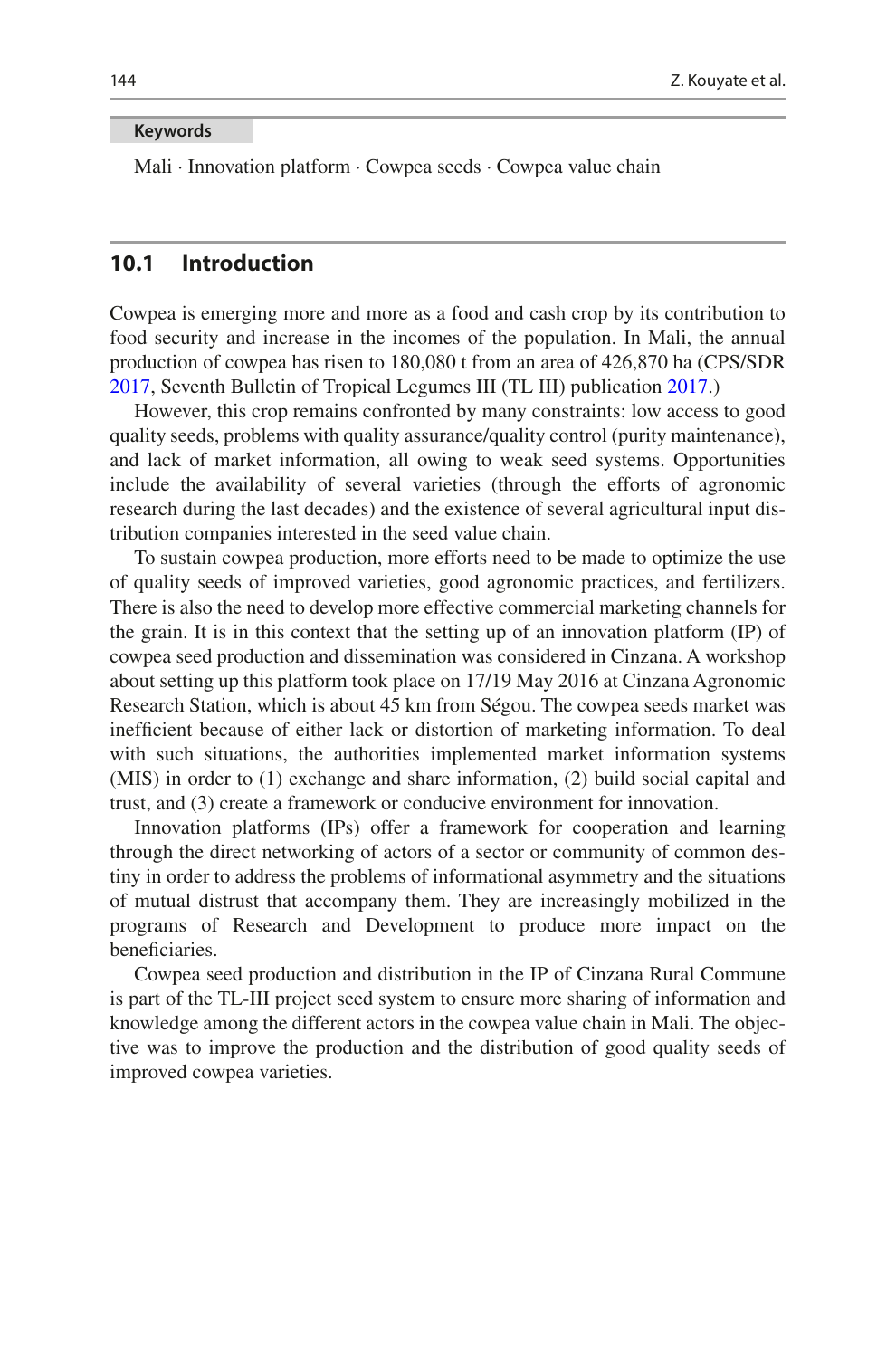#### **10.2 Establishment of the Platform**

The IP was established in May 2016 at Cinzana Agronomic Research Station through a workshop attended by 53 participants representing a diversity of stakeholders in the value chains for production and distribution of cowpea seeds. The MSP is made up of three cowpea seed cooperatives (CPDS, COPROSEM, and CPS/ SSN), three seed groups (G.Sem/Minankofa, GRAPS, and ARCAD), four NGOs (AMEDD, CRS, AMASSA, and Faso Jigui), two unions of cooperative societies (USCABI and UCPCC), two seed companies (Faso Kaba and GRAADECOM), one agro-dealer (Agri Sahel), three extension services (Segou Regional Agriculture Service, Local Agriculture Service of Cinzana, and the National Seed Service), one research center (Cinzana Agronomic Research Station), two radio networks (ORTM/ Ségou and Radio Fôko), one microfnance institution (Dondalasso), and one private transporter (Table [10.1\)](#page-3-0).

#### **10.3 Overall Process of Platform Establishment**

In the process of setting up the platform, contacts were made with various actors with common interests (farmers' organizations, agro-dealers, seed companies, NGOs, technical services, research, microfnance institutions, radio companies, transporters, consumers/users of cowpea seeds). The workshop was scheduled, and invitation letters were sent to the different organizations (Table [10.1\)](#page-3-0).

The workshop was held on 17/18 May 2016 in the meeting room at Cinzana Agronomic Research Station. A brief overview was given on the general principles of operating an IP. The importance of cowpea in food security in Mali and the lack of access to seeds of improved varieties by smallholder farmers justify the setting up of the IP on production and distribution of seeds.

Seed producers highlighted the constraints relating to the adoption of new varieties and related crop protection measures. Seed distributors highlighted the weaknesses in the distribution channels and the low awareness and low visibility of cowpea-based products in the market. In its intervention, the National Seed Service emphasized the need to intensify the training of seed producers, strengthen the relationships among producers, trainers, and fnancial partners, and facilitate access to the required inputs for producers.

The participants were divided into two groups, seed producers and seed distributors. The frst group identifed and prioritized the constraints to production and distribution and the second prioritized the planning of activities.

The frst three constraints identifed and prioritized by the producers were the low availability of breeder and foundation seeds, problems of crop protection (phytosanitary treatment), and storage and conservation of production.

The constraints from the distributors' group were the lack of planning in the production and distribution of breeder, foundation, and certifed seeds, the low level of training of the actors, and diffculties of access to credit.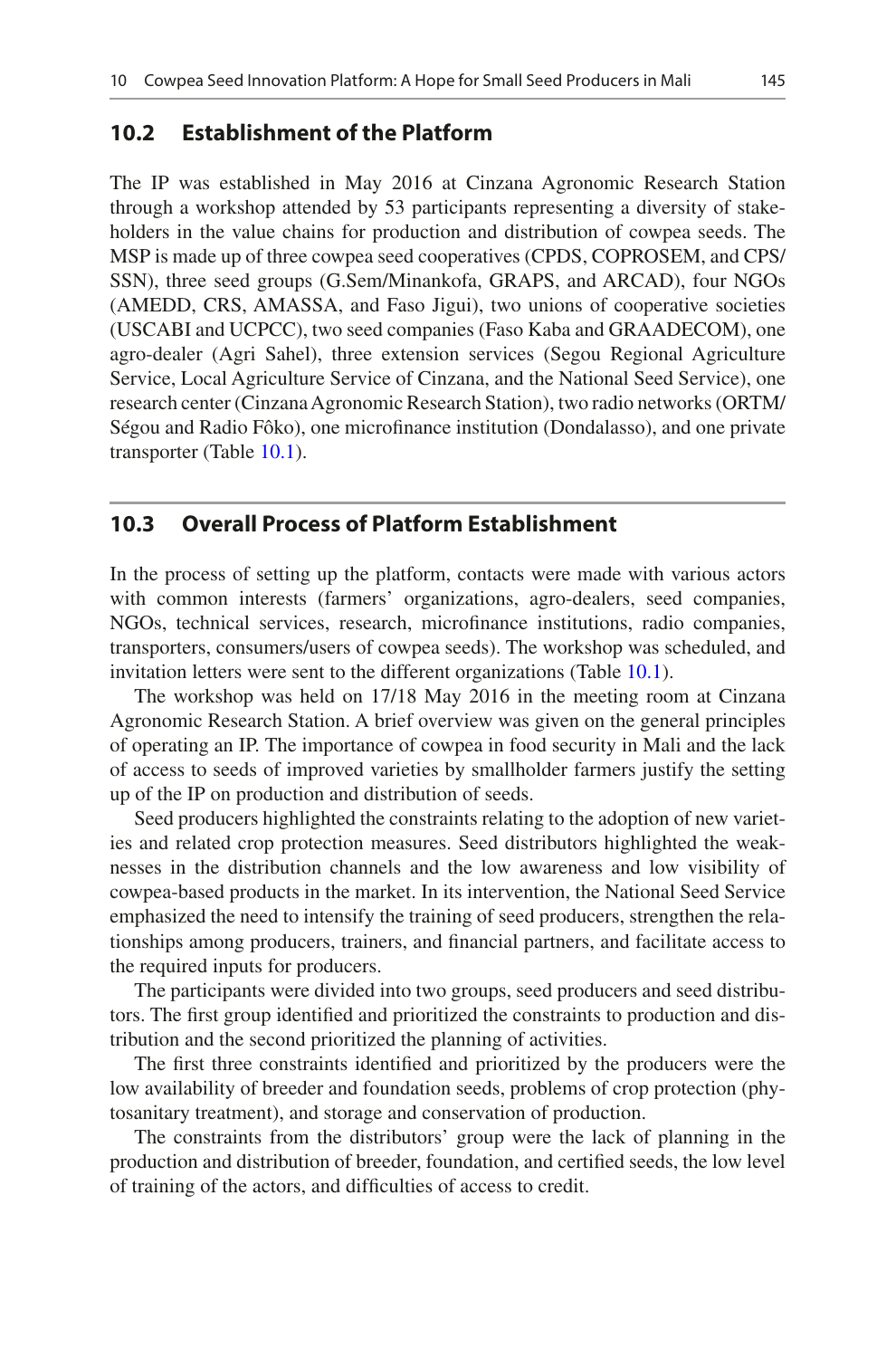|                                                         | Organizations present                        | Number of members<br>at establishment | Current number of members<br>(2018) |                              |       |
|---------------------------------------------------------|----------------------------------------------|---------------------------------------|-------------------------------------|------------------------------|-------|
| <b>Stakeholders</b>                                     | at the establishment                         | (2016)                                | Men                                 | Women                        | Total |
| 3 cooperatives of<br>cowpea seed<br>producers           | <b>CPDS</b>                                  | 20 (4 women)                          | 16                                  | 04                           | 20    |
|                                                         | <b>COPROSEM</b>                              | 33 (7 women)                          | 85                                  | 40                           | 125   |
|                                                         | CPS/SSN                                      | 42 (15 women)                         | 39                                  | 19                           | 58    |
| 3 groups of seed<br>producers                           | G.Sem/Minankofa                              | 152 (99 women)                        | 53                                  | 99                           | 152   |
|                                                         | <b>GRAPS</b>                                 | 30 (11 women)                         | 18                                  | 14                           | 32    |
|                                                         | <b>ARCAD</b>                                 |                                       |                                     |                              |       |
| 1 cooperative<br>society of<br>agricultural<br>services | Zamoho/Koutiala                              | 25 men $(19 < 35$<br>years)           | 47 (36 <<br>35<br>years)            | 906<br>(817<<br>35<br>years) | 953   |
| 4 NGOs                                                  | <b>AMASSA</b>                                | 66 (5 women)                          | 99                                  | 15                           | 114   |
|                                                         | Faso Jigui                                   | $13(1$ women)                         | 12                                  | 01                           | 13    |
|                                                         | <b>AMEDD</b>                                 |                                       |                                     |                              |       |
|                                                         | <b>CRS</b>                                   |                                       |                                     |                              |       |
| 2 unions of                                             | <b>USCABI</b>                                |                                       |                                     |                              |       |
| cooperatives<br>societies                               | <b>UCPCC</b>                                 |                                       |                                     |                              |       |
| 2 seed companies                                        | Faso Kaba                                    |                                       |                                     |                              |       |
|                                                         | <b>GRAADECOM</b>                             |                                       |                                     |                              |       |
| 1 agro-dealer                                           | Agri Sahel                                   |                                       |                                     |                              |       |
| 3 technical services                                    | DRA/Segou                                    |                                       |                                     |                              |       |
|                                                         | Cinzana subsector of agriculture             |                                       |                                     |                              |       |
|                                                         | National Seed Service (SSN)                  |                                       |                                     |                              |       |
| Research                                                | Cinzana Agronomic<br><b>Research Station</b> |                                       |                                     |                              |       |
| 2 radio networks                                        | ORTM/Segou                                   |                                       |                                     |                              |       |
|                                                         | Foko radio                                   |                                       |                                     |                              |       |
| 1 microfinance<br>service                               | Dodalasso                                    |                                       |                                     |                              |       |
| 1 transporter                                           | Private carrier                              |                                       |                                     |                              |       |

<span id="page-3-0"></span>**Table 10.1** Categories of the stakeholders at platform establishment and current numbers of members

The outputs from the workshop were as follows: (1) Lists of prioritized constraints in cowpea seed production and distribution, (2) Elaboration of platform workplans, and (3) IP for cowpea seed production and distribution. Roles and responsibilities of the different stakeholders involved in the IP are summarized in Table [10.2.](#page-4-0)

## **10.4 Structure of the Governance of the Platform**

Two organs have been established for the seed production and distribution IP:

1. Committee composed of 21 members responsible for planning activities.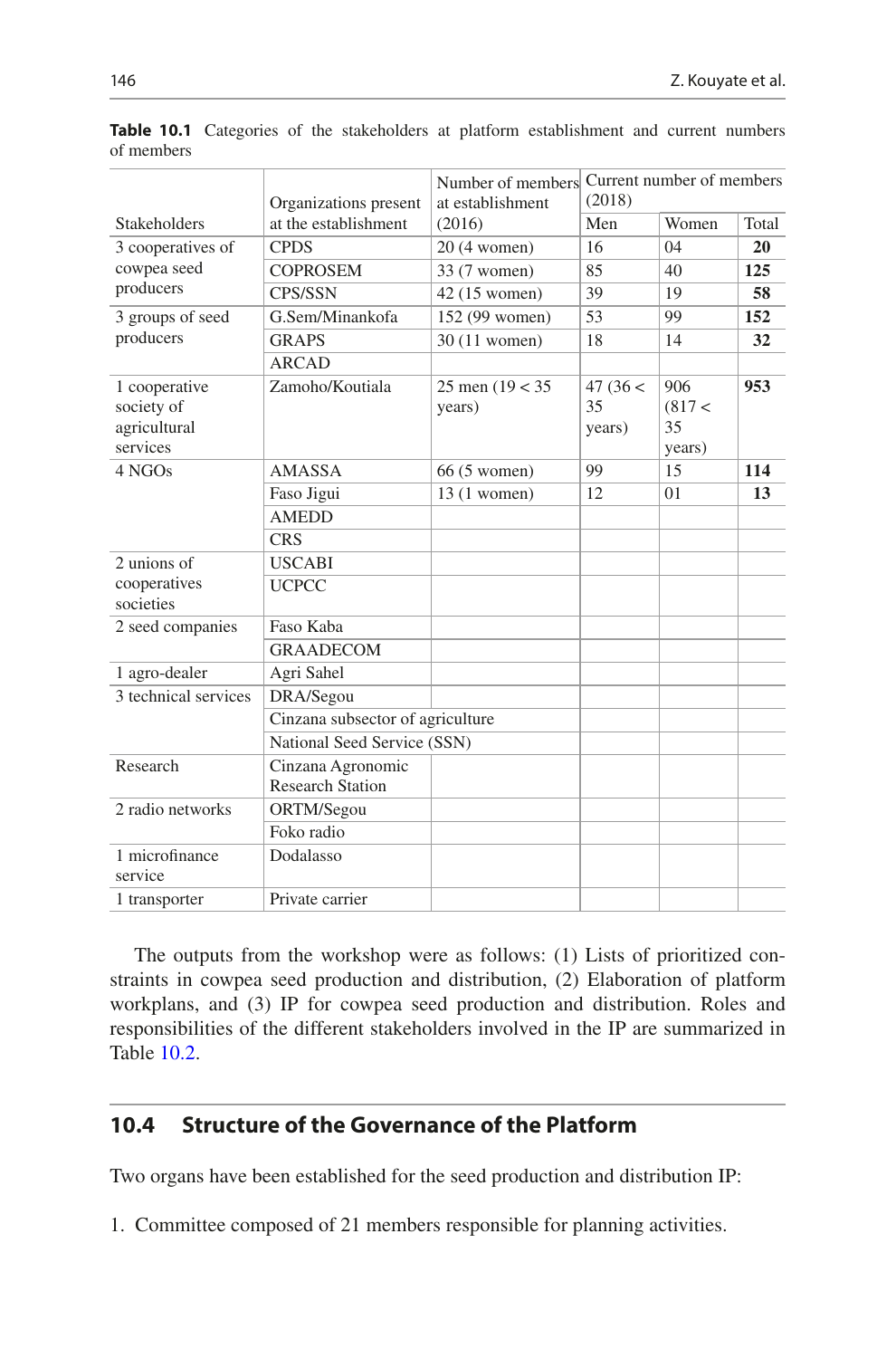| <b>Stakeholders</b>                                      | Roles and responsibilities                                                                           |  |  |
|----------------------------------------------------------|------------------------------------------------------------------------------------------------------|--|--|
| Producers of certified seed<br>(cooperatives and groups) | Produce certified seeds in quantity and ensure their<br>availability                                 |  |  |
| Seed distributors (seed companies,<br>agro-dealers)      | Supply or provide agricultural inputs (seeds, fertilizers,<br>pesticides) and agricultural equipment |  |  |
| Cowpea seed consumers (NGOs,                             | Ensure good production and wide diffusion/                                                           |  |  |
| farmers, unions)                                         | popularization of varieties                                                                          |  |  |
| Microfinance                                             | Facilitates access to credit                                                                         |  |  |
| <b>Transporters</b>                                      | Guarantee timely seed delivery in good condition                                                     |  |  |
| Technical services and NGOs                              | Support for technical advice, support, and monitoring of<br>production and certification activities  |  |  |
| Communicators (radio networks)                           | Information dissemination                                                                            |  |  |

<span id="page-4-0"></span>**Table 10.2** Roles and responsibilities of the different stakeholders involved in the activities of the IP for the production and distribution of cowpea seed

2. An Executive Offce or Activity Unit, composed of 16 members, responsible for the implementation/execution of platform activities.

The members ensure the following:

- The Chairman/President coordinates, directs, and organizes the activities of the platform.
- Chief Secretary is responsible for archives and logistics and represents the President when absent.
- General Treasurer is responsible for fnancial management and platform property.
- Secretary for information, responsible for all aspects of communication.
- Secretary for external relations, responsible for relations with NGOs, projects, and national and international institutions.
- Secretary for development, responsible for gathering the training needs of IP members.
- Secretary for production, supervises activity planning and innovation dissemination, maintains data sheets and other documents.
- Chairman of the Board ensures execution of the decisions of the General Assembly and compliance with the rules and procedure of the MSP.

# **10.5 Facilitation of Platform Activities, Including Meetings**

Platform members meet formally with the TL-III team twice a year. During these meetings, the previous year's activities and results are reviewed and the workplan for the following year is developed and validated.

Implementation of platform activities is conducted based on the experiences of members and with support from a specialist on the operationalization of platforms. The participatory approach and brainstorming during general meetings and annual reviews are the democratic tools and mechanisms used to encourage the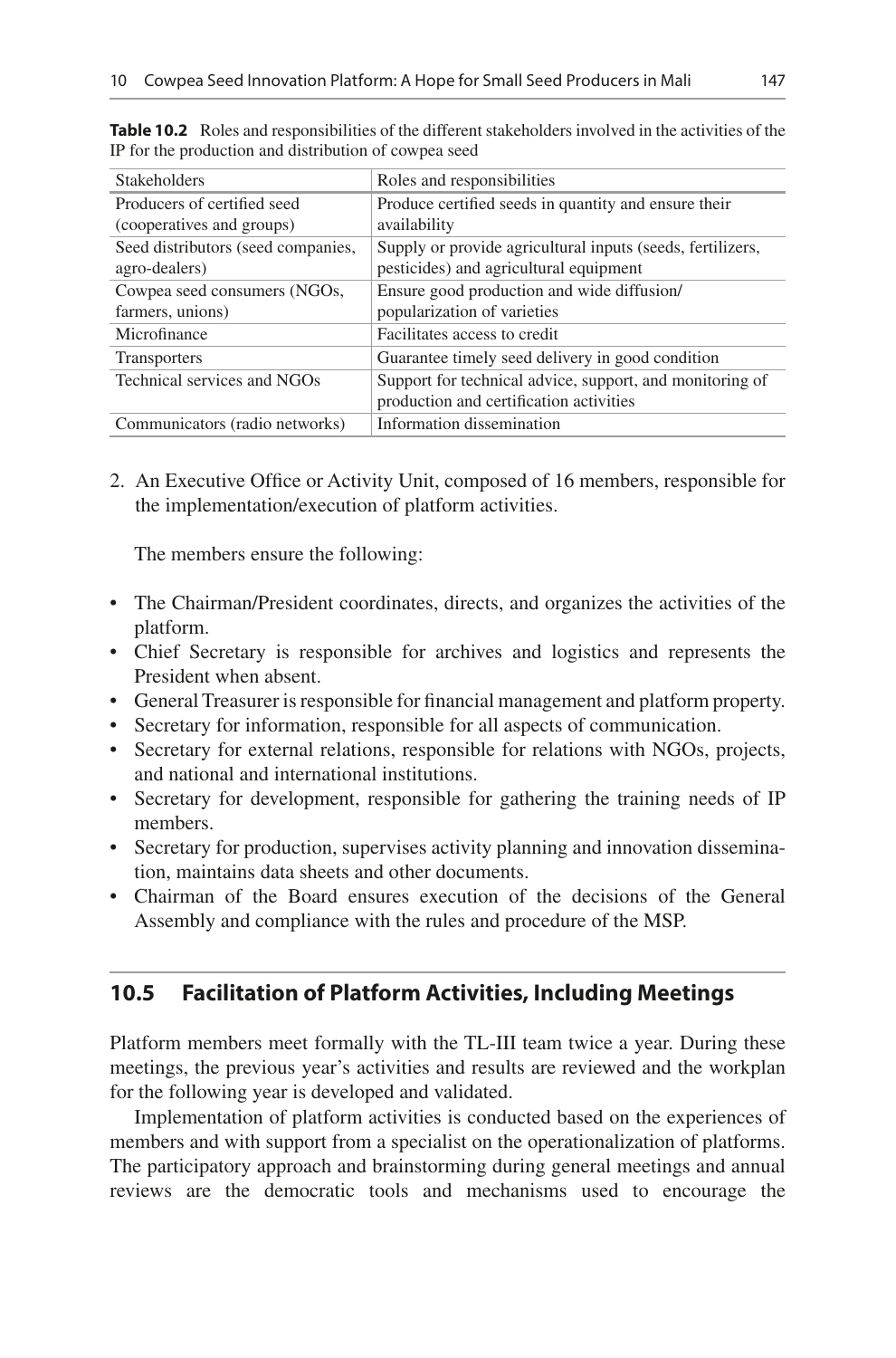participation of all members. Decisions are taken by a majority of the members present. Also, the TL-III team is regularly in contact with the different cooperatives, associations, and producer associations for the exchange of experiences and advisory support.

## **10.6 Activities of the Platform**

As part of the implementation of the platform, different activities have been executed:

#### **10.6.1 Workshops**

Five workshops were organized as follows: one workshop for platform setup, 17–18 May 2016; one workshop for planning platform activities and setting up the Executive Office, 23–24 November 2016; two workshops for review and planning of activities, 7–8 February 2017 and 20 March 2018; and one workshop on introduction of platform members to marketing techniques, 19 July 2017.

#### **10.6.2 Trainings**

Different training sessions for seed producers and extension agents were held in Segou, Mopti, and Sikasso Regions. Men and women from different associations and cooperatives and technical agents were trained. The general objective was to strengthen the producers and agricultural agents' capacities on seed production, postharvest technologies, and seed sector legislation.

Different sessions focused on technical procedures for certifed seed production, the principles and methods of certifcation (feld and laboratory control), plot isolation**,** and storage and preservation techniques. The importance and characteristics of good quality seed and seed policy in Mali (organization of seed production, roles and responsibilities of the different actors in the sector, categorization of seeds, their producers and distributors) were explained in detail. The local language Bamananka was used for ease of communication. The participatory approach was the methodology used for better understanding of the different topics.

#### **10.6.3 Seed Supply**

Institut d'Economie Research (IER) was the only institution authorized by law to produce foundation seed. However, currently, professional seed-growers can produce basic/foundation seed provided they have the requisite technical capacities. For certifed seed production (frst and second reproduction, R1 and R2), foundation seeds are delivered by Research or by some relevant seed producers, then certifed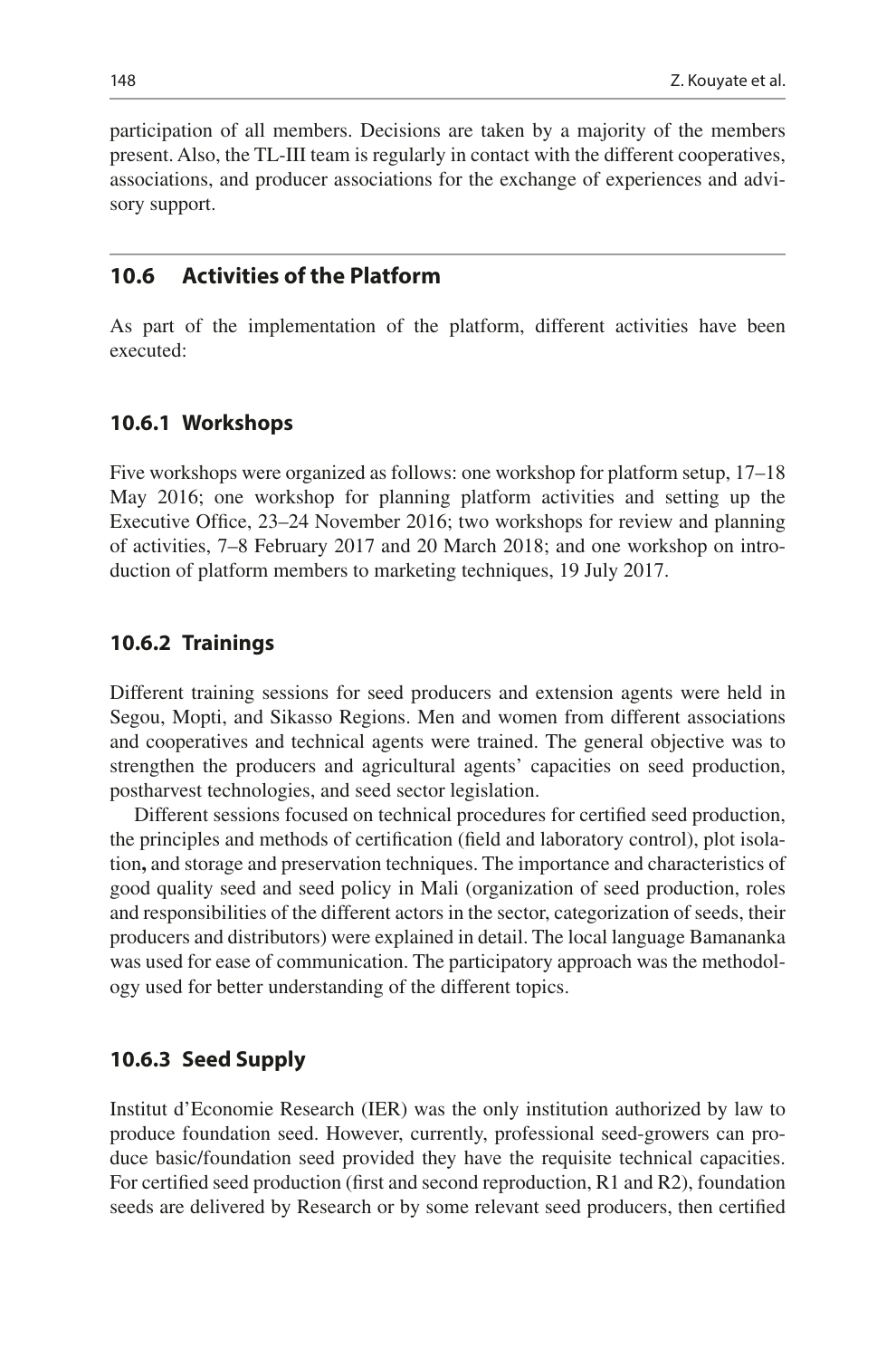seeds frst reproduction (R1) and second reproduction (R2) are delivered by seed producers. TLIII project provides foundation seeds to projects, farmers' organizations, cooperatives, NGOs, State Services, and seed societies for certifed seed multiplication. Partners producing certifed seeds are listed per Region as follows: Ségou Region (G.Sem./Minankofa, DRA, GRAPS, CPDS, Faso Jigui, COPROSEM, AMASSA) and seed producers; Mopti (AMASSA and CRS); Sikasso Region (Zamoho, GRAADECOM, and SOPROSA); Koulikoro Region (Faso Kaba, Shi cololo Ton of SSN/Samanko). Over a period of 11 years (2007–2018), the Tropical Legumes project led to the production of about 1952.3 t of certifed seed of improved varieties entrenched in the Malian seed systems (Fig. [10.1\)](#page-6-0).

#### **10.6.4 Popularizing New Varieties**

Three main strategies were adopted to popularize new cowpea varieties: demonstration (demo) plots, feld days, and radio programs. The objective of demonstration is to evaluate the farmers' preference and the yield of new improved varieties compared to the farmers' local check or standard control variety. The demo plots were established by individual farmers or farmer groups. Field days have been organized during the period from bloom to maturation at Cinzana Agronomic Research Station and at farmers' cowpea demo and seed multiplication plots. Farmer participatory variety selection was also done in the demonstrations. Radio programs were broadcast from July to September to highlight different stages of crop growth and development. The broadcasts focused on the importance of cowpea, climate and soils, site selection for production, varieties, planting dates, spacing, weed control, insect pest control in the feld, harvesting, and the control of storage pests.

<span id="page-6-0"></span>

#### Cowpea certified seed production in Mali

**Fig. 10.1** Certifed seed production between 2015 and 2018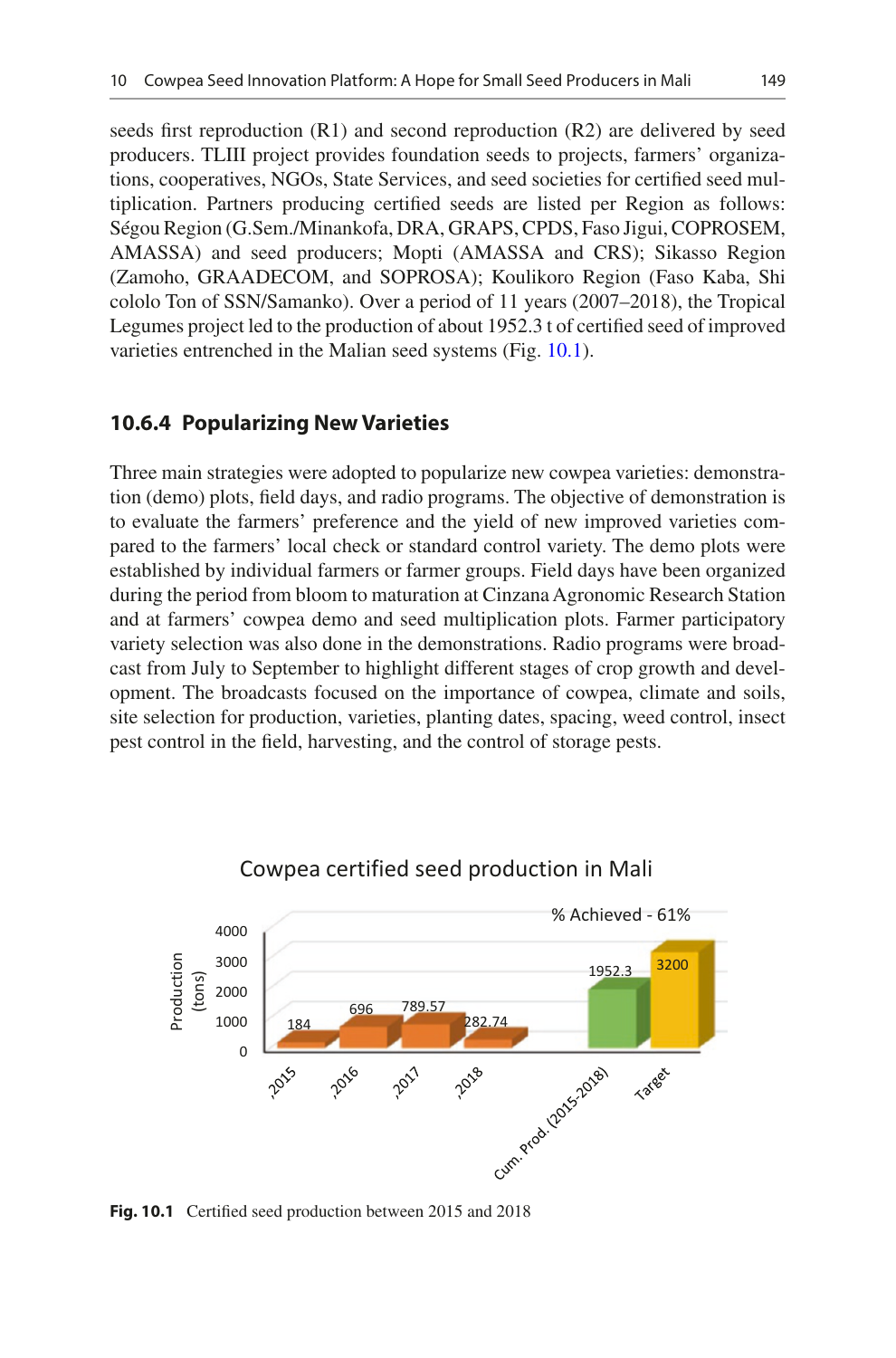#### **10.6.5 Seed Marketing**

The seed market is liberalized and dominated by the private sector. The State ensures that legislation and the regulation of the market are in accordance with the country's seed law. There are several actors in the seed market: producers and producer organizations, independent or dependent collectors, agro-dealers, seed companies, and NGOs, etc.

Often TL-III facilitates the sale of seeds produced by certain producers or cooperatives and also facilitates access to certifed seeds by some organizations. In the villages, weekly fairs and the focal points of seed sales in small packages are key strategies used to promote new cowpea varieties and facilitate small farmers' access to improved seed. The strategy of seed sales in small packages of 1 kg in weekly fairs (exhibitions) is more adapted to the context. The number of producers reached by this strategy is higher. The case of Zamoho/Koutiala, a member of our cowpea seed platform is a good example.

#### **10.6.6 Challenges**

The IP for cowpea seed production and distribution faces a number of challenges: platform formalization, the acquisition of fnancial resources, the implementation of certain activities, production and productivity increases, dissemination and wide adoption of improved varieties, and training of the actors. With regard to platform problems, these are the lack of suitable harvesting and post-harvesting equipment, the lack of stakeholders trained in marketing and business management, the technical procedures for production, and the insuffciency of breeder seed. At policy level, the problems are the absence of operating procedures governing the platforms. On the organizational and managerial level, the problems are the unavailability of some stakeholders at certain meetings of the platform and the insuffciency of fnancial resources.

## **10.7 Results/Achievements of the Platform**

The IP on cowpea seed production and distribution recorded different results:

#### **10.7.1 Trainings (Access to Knowledge and Advisory Services)**

Twenty-fve training sessions were conducted for seed producers and extension agents in Segou, Mopti, and Sikasso Regions. A total of 1097 participants (912 men and 185 women) from different associations and cooperatives and technical agents were trained on seed production techniques, postharvest technologies, and seed sector legislation.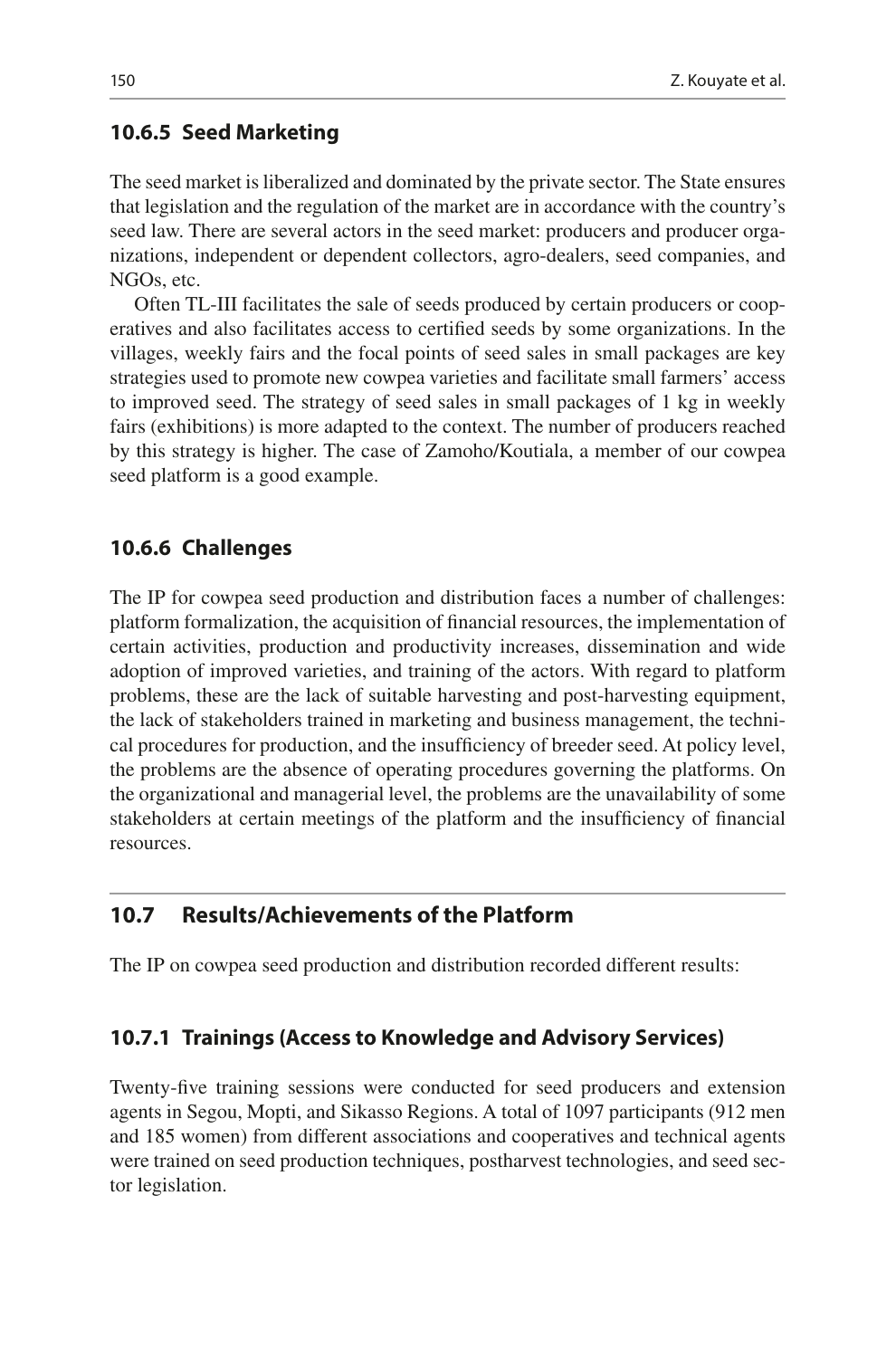## **10.7.2 Collaboration/Partnership**

The partnership/collaboration between actors in the value chain (seed producers, researchers, agricultural extension services, NGOs, agro-dealers, seed companies, and National Seed Service) was strengthened through platform training workshops, the conduct of demo plots, feld days, exchange visits, and the supply of foundation seeds.

# **10.7.3 Popularization of New Varieties**

Various complementary approaches for awareness creation were employed to popularize new improved varieties in the last three years.

## **10.7.3.1 Establishment of Demonstrations in Target Communities**

In three Regions (Koulikoro, Sikasso, and Segou) 299 demo plots were established across different organizations to promote the use of improved varieties, and to create awareness for the community through training on cowpea production. A total of 2934 producers (401 men, 2533 women) participated in the demonstrations. A total of 12,193 farmers (men: 5766; women: 6427) were reached through the demo plots.

## **10.7.3.2 Organization of Field Days in Target Communities**

Forty feld days were organized during the period from bloom to maturation of cowpea at farmers' demo and seed multiplication plots and on Cinzana Agronomic Research Station and were attended by 1866 participants (1140 men and 726 women).

#### **10.7.3.3 Dissemination by Radio Programs**

Fifty-two radio broadcast messages on promotion and production techniques for cowpea varieties were broadcast from July to September for the attention of the rural community in the local language, Bamanan. They focused on the importance of cowpea, climate and soils, site selection for cowpea production, varieties, planting dates, plant spacing, weed control, insect pest control in the feld, harvesting, and the control of storage pests.

#### **10.7.3.4 Seed Fairs**

Eight seed fairs were organized through collaboration with USAID-Groundnut scaling project, Faso Kaba Seed Co., with a total of 780 participants including 466 women. In addition, more than 7000 people have been briefed across two circles (Koutiala and Yorosso) through participation in 13 weekly fairs.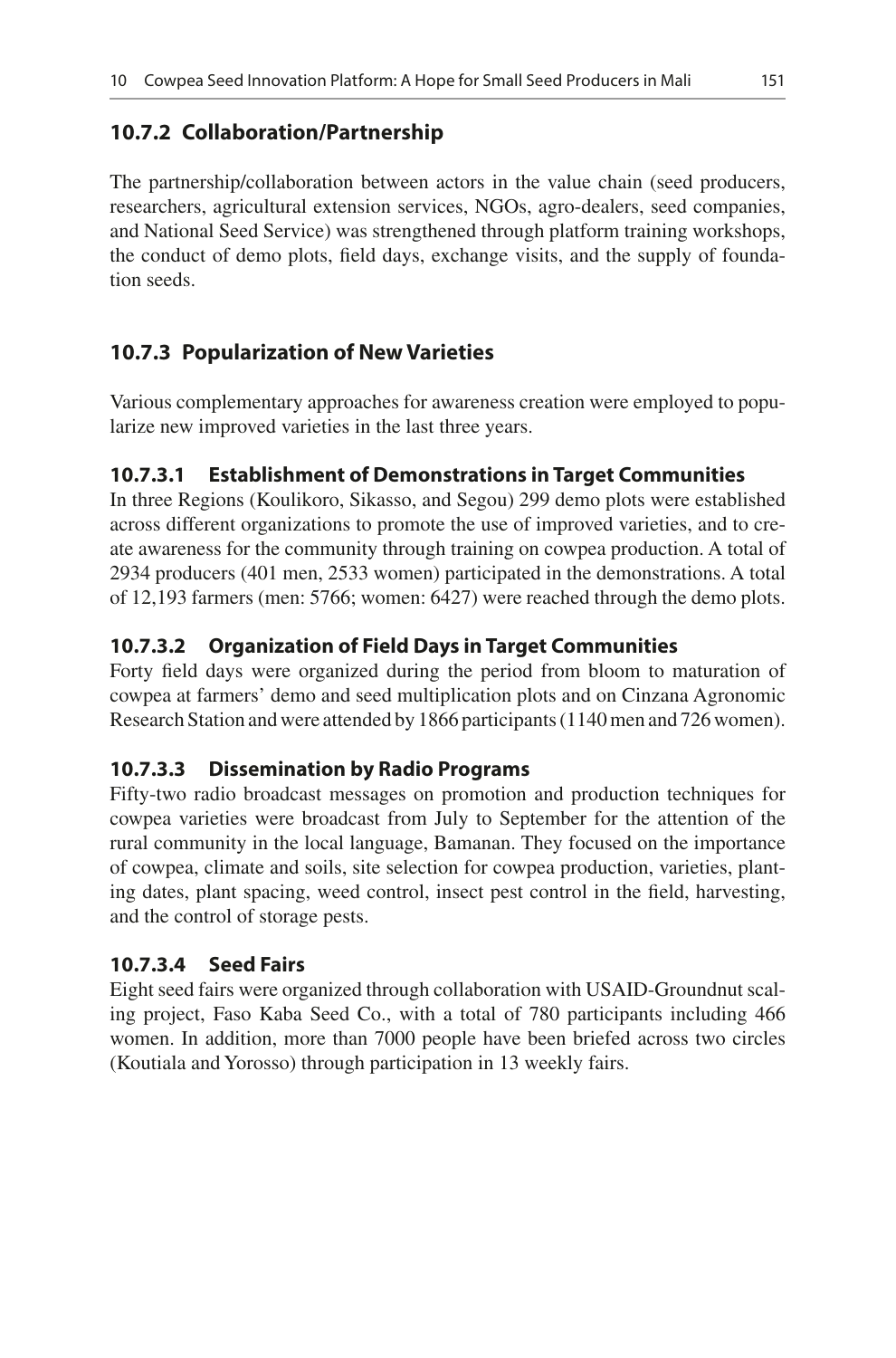#### **10.8 Access to Improved Seed**

In the domain of access to improved seed, the number of varieties used increased from 5 (Korobalen, Sangaraka, Dounan, Djièmani, and Yèrè wolo) to 12 (Korobalen, Sangaraka, Dounan fana, Cinzana télimani, Djièmani, Yèrè wolo, Gana shôni, Djiguiya, Wilibali, Fakson, Acar 1, and Simbo). The quantity of foundation seeds produced increased from 1–1.250 t to 20–30 t per year. Foundation seed supply has been improved through the cooperatives and members' groups of the platform who have priority in the supply of foundation seed. Several non-members including farmers from other villages are able to access improved seed through members of the platform (e.g., OPROSEM/Dakoumani, 32 men and six women; G.Sem/ Minankofa, more than 40 producers). Land area cultivated to improved seeds has increased signifcantly with the platform. As examples: before the platform, the average area was 0.5 ha for G. Sem/Minankofa, compared to 3 ha per producer after the establishment of the platform. With COPROSEM/Bla, the average total area was about 11 ha, compared to more than 20 ha with platform membership.

## **10.9 Access to New Markets**

In Mali, the market for agricultural products, including seeds, is liberalized and dominated by the private sector. Prices vary according to demand and production. The cowpea seed market is irregular and variable. The acquisition of new market opportunities is also irregular, but the platform is already making headway. In 2018, for example, G.Sem/Minankofa sold seeds to fve new customers [Dry Dev/Cinzana (project), UPM/Segou (Union), Sahel Seed Production/Kayes (Cooperative Society), ADDAR/Mali (NGO), and USC/SOS Canada-Mali (NGO)] as a result of new linkages developed through the platform.

#### **10.10 Relationship with Other Platforms**

TL-III IP for cowpea seed production and distribution has good collaboration with Cinzana and Baroueli cowpea IPs, supplying them with good quality early generation seeds sourced from TL-III IP. These platforms aim to contribute to improvement in food security by training their members to increase production and productivity through new improved seeds thereby improving members' income. With the support of TL-III project, two associations (Jama jigui of Samine and Jiguiya Ton of Wolona) were created and specialized in cowpea seed production in Segou Region. Because of the collaboration between TL-III and NGO AMEDD, the Center of Agricultural Service (CSA) of Yorosso has also been motivated to promote seed production in Sikasso Region, circle of Yorosso. With the development of cowpea sole cropping in the area, the improvement of production and purchase of new assets are visible changes in the community. The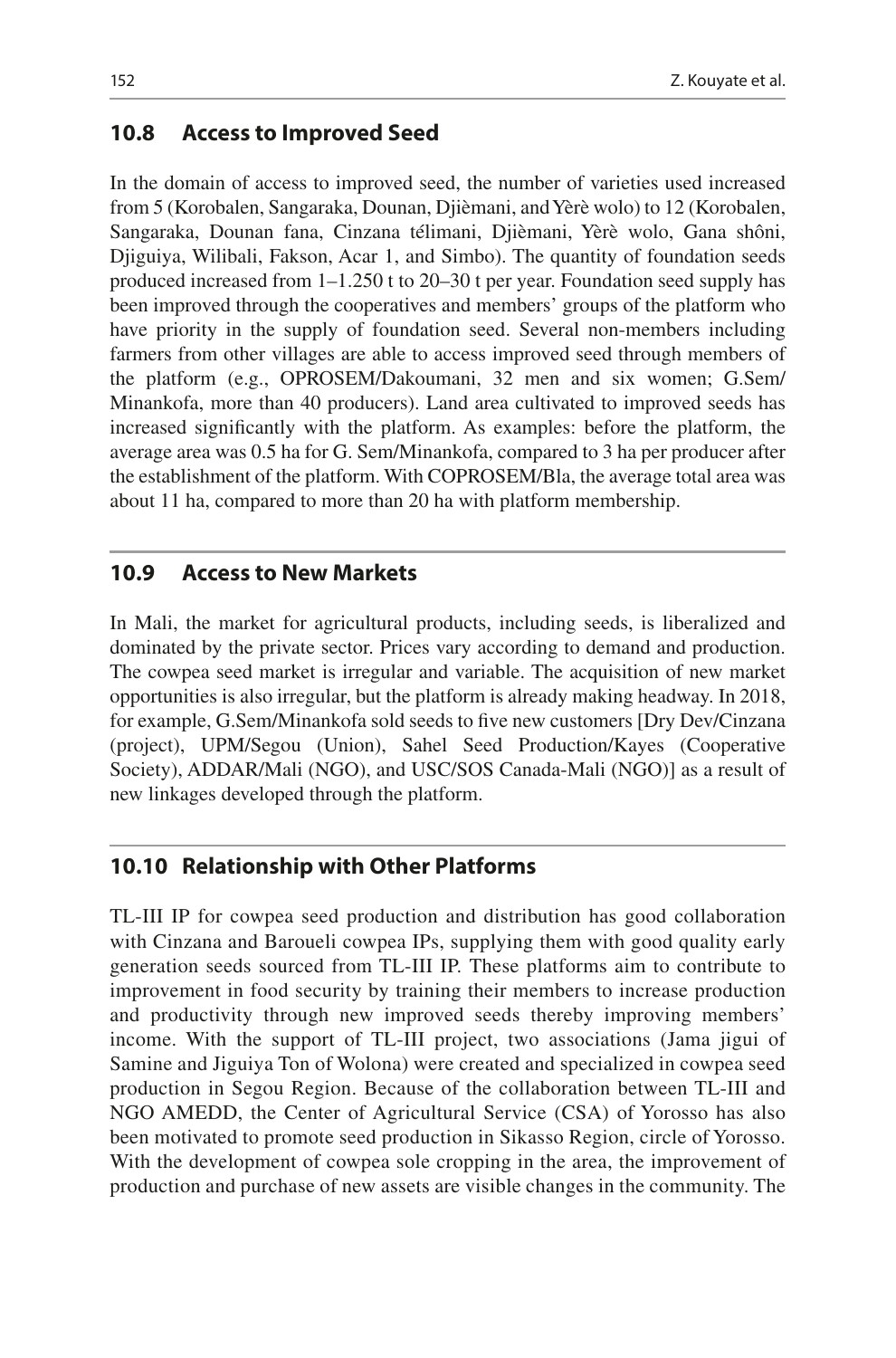capacity of producers has been strengthened through training, conduct of demo plots, feld days, and exchanges/visits.

## **10.11 Social Assets and Gender**

Social relationships have been improved by increasing direct contact between producer associations and groups, through the platform. Memberships of women in the cooperatives and associations have increased (for example: COPROSEM/Bla has 91 members, including 30 women; G.Sem./Minankofa has 153 members, including 99 women). The IP improved the women's livelihoods (Fig. [10.2\)](#page-10-0) by increasing their income to satisfy some of their fnancial needs. It has helped to ease rural work by regrouping, and diversifying food by the purchase of other food products after selling cowpea seeds, securing food, engaging in other income generating activities such as rearing of small ruminants by women. The example of Minankofa is an illustration of this (Fig. [10.2\)](#page-10-0). As for the youth, the rural exodus to the gold mining sites and the big cities has decreased considerably (Minankofa). Their standard of living has improved. Motorcycles have replaced bicycles as a means of transportation. Their clothing is becoming more and more up to date.

For elderly people, their health status has improved through the increased family income enabling them to seek better health services and eat better, more nutritious foods.

## **10.12 Sustainability of the Platform**

The following are platform activities aimed to contribute to its sustainability: strengthening of funding sources including member annual contributions from seed sales, formalization of the platforms (through legal recognition), and by putting in place a system of mobilization of internal resources (including contributions proportional to seed sales).

<span id="page-10-0"></span>

**Fig. 10.2** (**a**) Mrs Albertine Dabou, Minankofa (I am owner of sheep through the platform) and (**b**) Mrs Jandark Coulibaly, Minankofa (I am owner of goats through the platform)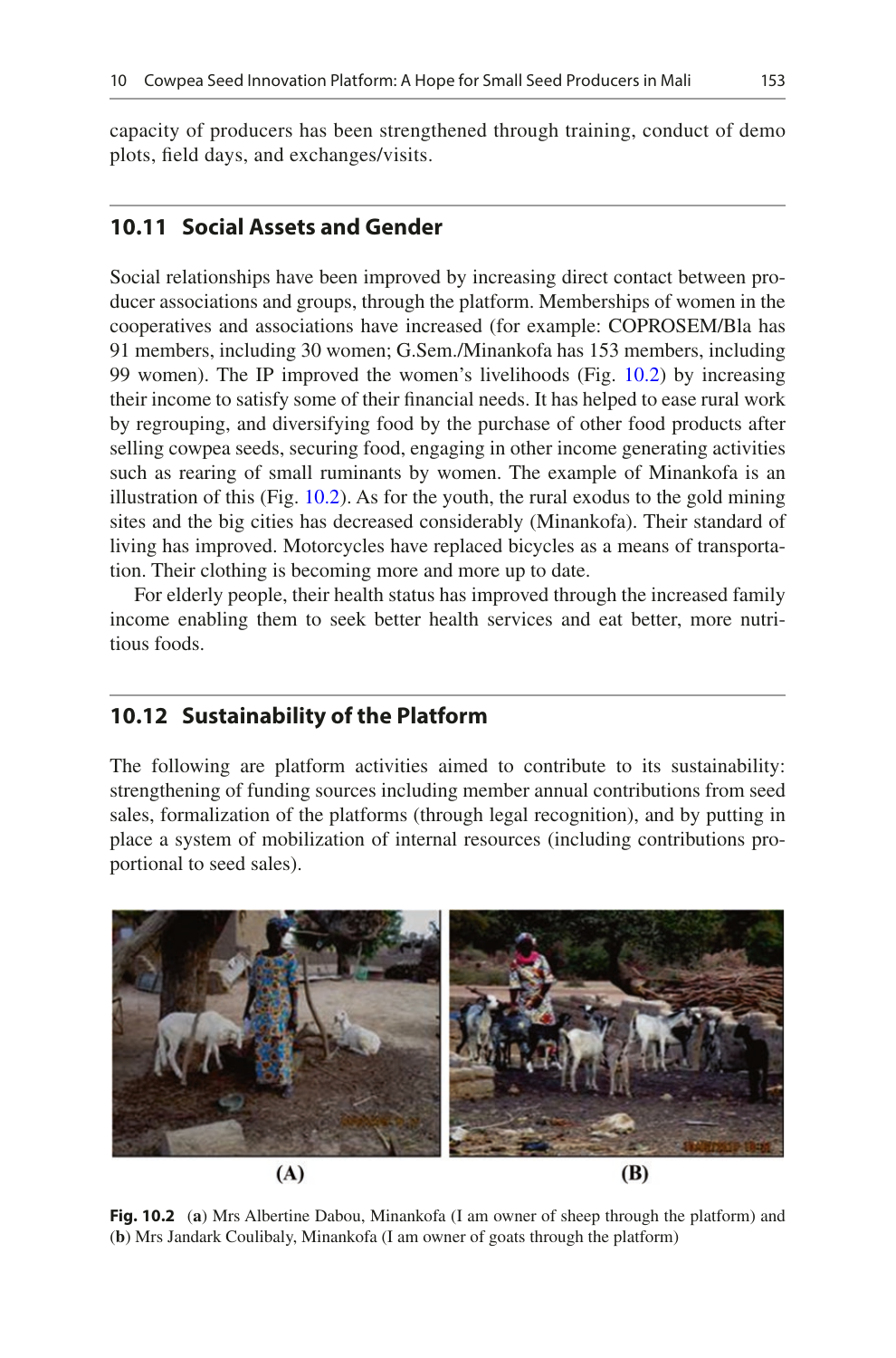# **10.13 Reflection on the Process**

The importance of the results on the various stakeholders involved is assessed through the increase of the income of producers, the adoption of improved varieties, the increase in production and sales by seed companies (e.g., Zamoho/Koutiala, 6 t in 2017 and 12 t of certifed seeds by 2018 plus 1 t of foundation seed), and the strengthening of capacity of foundation seed production in addition to the certifed seed (R1) by some professional seed companies through the trainings offered.

# **10.14 Importance of Results for Communities**

- Construction of community store by G.Sem/Minankofa (Fig. [10.3\)](#page-11-0).
- Contribution to food security.
- Wide dissemination of varieties and improved seeds.
- Membership of many women cowpea seed producers (COPROSEM/Dakoumani).
- Involvement of women's groups in the production of cowpea seed, case of Zamoho/Koutiala.
- Tendency for reduction in the area under cotton in favor of cowpea (Zamoho/ Koutiala cases).
- Increase in cowpea sole cropping areas.
- Impact on livestock from forage production.
- Positive impact of the small packages "mini sachets" on the accessibility of seed to small producers (Zamoho/Koutiala).

<span id="page-11-0"></span>

**Fig. 10.3** A store for seed to Minankofa for the benefit of the community through the IP; February 2019, Mr Prosperous Traore (hands on the back), Chief of Minankofa village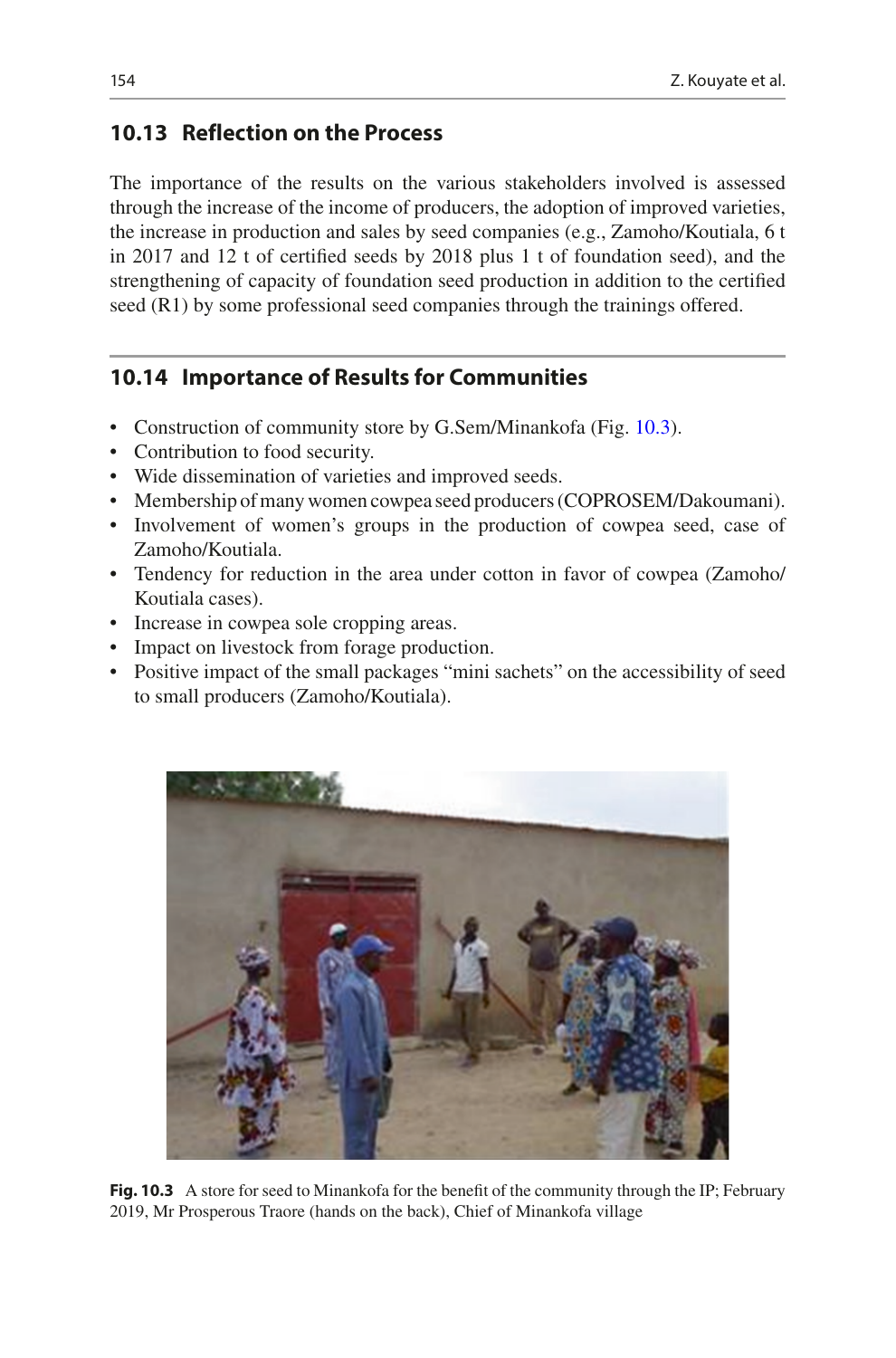## **10.15 Vision of the Future**

Strengthening the achievements of the platform by substantial funding, self-reliance (payment of contributions), formalization (legal recognition), a system of mobilization of resources (levy proportional with sales), wide dissemination of improved varieties, adoption capacity building on cowpea processing, and building the capacity of key actors in their activities.

Eventually, feld trips for sharing experiences with other platforms in the subregion will be organized.

#### **10.16 Lessons Learned**

The development of cowpea sole cropping and the improvement of production and purchase of new assets are visible changes in the community. Cowpea seeds are more expensive than seeds of other crops (millet, sorghum, and corn). The cowpea seed market is irregular and variable. In the villages, weekly fairs and focal points of seed sales in small packages of 1 kg (Fig.  $10.4$ ) are key strategies to promote new varieties and facilitate small farmers' access to improved seeds. Demo plots, feld

<span id="page-12-0"></span>

**Fig. 10.4** (**a**) Cowpea seed in small packages of 1 kg for sale; Zamoho, 2018 and (**b**) sales of cowpea seed in small packages of 1 kg in weekly markets; Zamoho, 2018